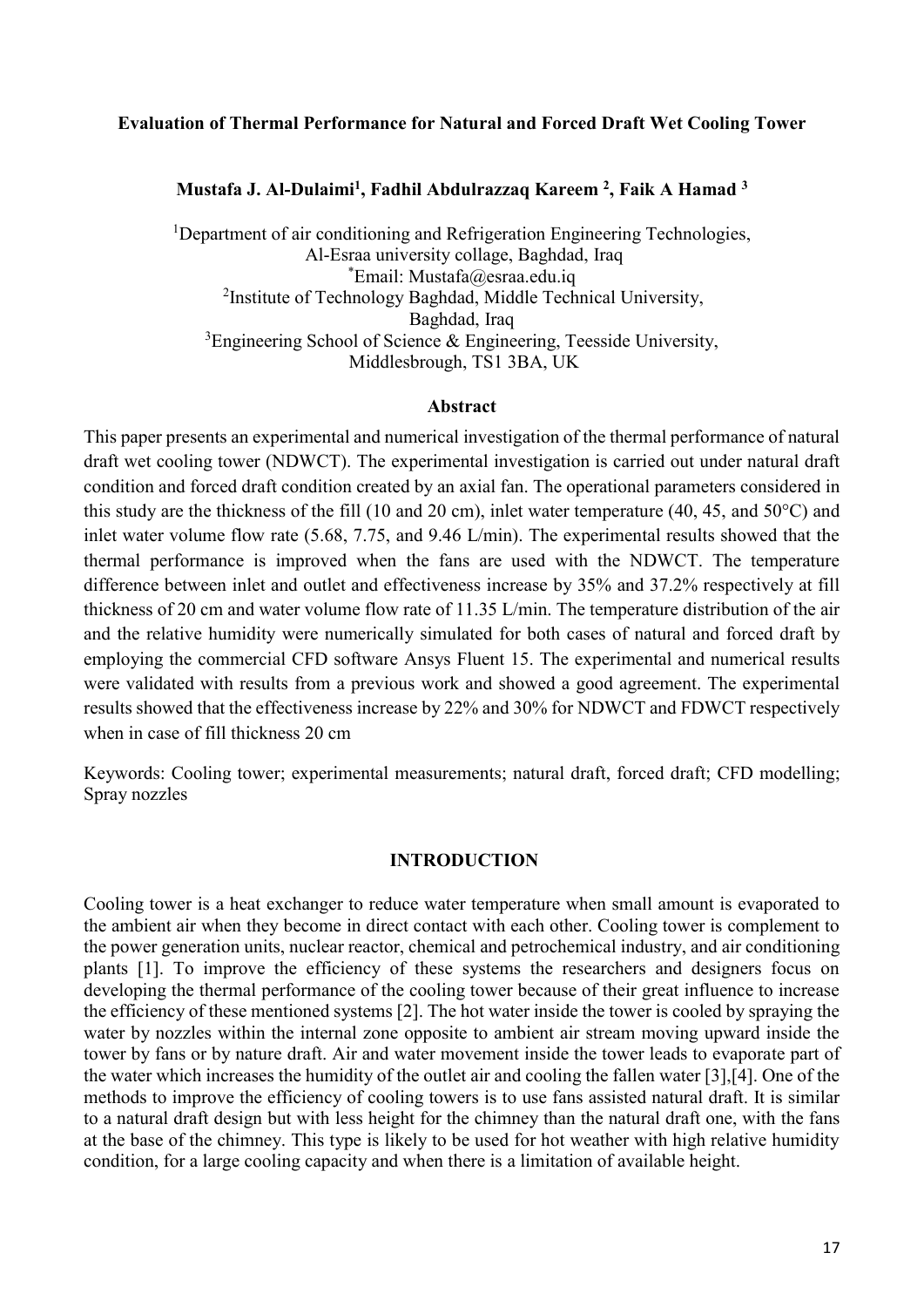Lemouari et al [5] carried out an experimental analysis to investigate the heat and mass transfer in a cooling tower between water and air by direct contact. The tower is filled with a vertical zig zag packing. They investigated the influence of water and air flow rate on heat and mass transfer coefficients and the evaporation rate of water in the air flow. Two flow patterns were inside the tower, a Pellicular Regime (PR) and Bubble Dispersion Regime (BDR). These two flow regimes help to investigate the best way to improve the performance of the tower. The main conclusions of this study are that there are two operational hydrodynamic methods of the cooling tower were observed; a Pellicular method at low water flow rates, and a bubble dispersion method at large water flow rates. According to Alok [6], all thermodynamics properties change after rain zone either increase or decrease, temperature reaches its higher value at centre line and lower values near the wall, the pressure decreases to the value from 7 Pa to zero at fill zone then increases with height.

Qasim et al [7] investigated experimentally the performance of natural draft wet cooling tower under the effect of the cross wind for a trickle fill of two thicknesses of (5 and 10) cm. The volume flow rate of water was varied from (0.8 to 2.4) gpm, and cross wind velocity from (0 to 1) m/s. The obtained results showed that cooling capacity, heat rejection and air enthalpy variation will increase whenever fill thickness or even water flow rate are increased. Yet, increasing cross wind shows that a knee point is found at critical cross wind velocity at bottom of the tower equals to (0.6) m/s. Alavi et al [8] investigated the performance of heat transfer in counter-flow NDWCT, under crosswind and windless conditions by wind-creator setup to implement actual characteristics of the natural wind speed profile. This research studied the influence of water volume flow rate, cross-wind velocity, fill thickness and inlet water temperature on the water temperature variation and effectiveness. Saad et al. [9] investigated experimentally the performance of natural wet cooling tower. The effects of fill type, nozzle size and water flow rate were examined. The model dimensions were: top outlet diameter (370 mm), bottom diameter (680 mm) and height (850 mm). Three cases were investigated for film and splash fills. For film fill type, the thickness was 60, 90 and 120mm while for splash fill, the thickness was 30, 45 and 60 mm. The performance parameters of the tower such as temperature range, approach, effectiveness and Merkel number were investigated. Zhigang et al [10] conducted a 3D numerical simulation to investigate the thermal performance of NDWCT of a large scale for different fan diameter and speed. The results showed that the larger fan diameter leads to higher cooling efficiency and higher uniformity of air flow. They concluded that the using of fan enhances the performance of the cooling tower. N. Williamson et al [11] conducted a numerical simulation of heat and volume transfer inside a NDWCT using Ansys- Fluent. A 2d axisymmetric model developed to present a more detailed model of cooling tower fill.

 The aim of present study is to produce experimental data for the hyperbolic Fans assisted natural draft cooling tower which is not experimentally studied before in Iraq. These experimental data are also used to validate a CFD model developed to simulate the cooling process. Then, the CFD model is used to extend the range of the variables controlling the performance of the cooling tower to identify the optimum operating conditions suitable for wide range of temperature (0 oC in winter to 50 oC in summer. The contours from the CFD provide detailed visualised results which help in better understanding of the process at different zones within the shell. The thickness of the honey section, inlet water temperature and inlet water volume flow rate are the variables investigated in this study.

#### **PHYSICAL MODEL**

In wet cooling towers, the inlet water is cooled until its temperature becomes close to the wet ambient air temperature. The cooling process is achieved by spraying and distributing hot water from the top of the tower as droplets that falling down, and these droplets will be covered with uniform spherical saturated air film, the temperature of the water droplet surface supposed to be equal to the temperature of the section. The process of water cooling is based on the heat and mass transfer phenomena inside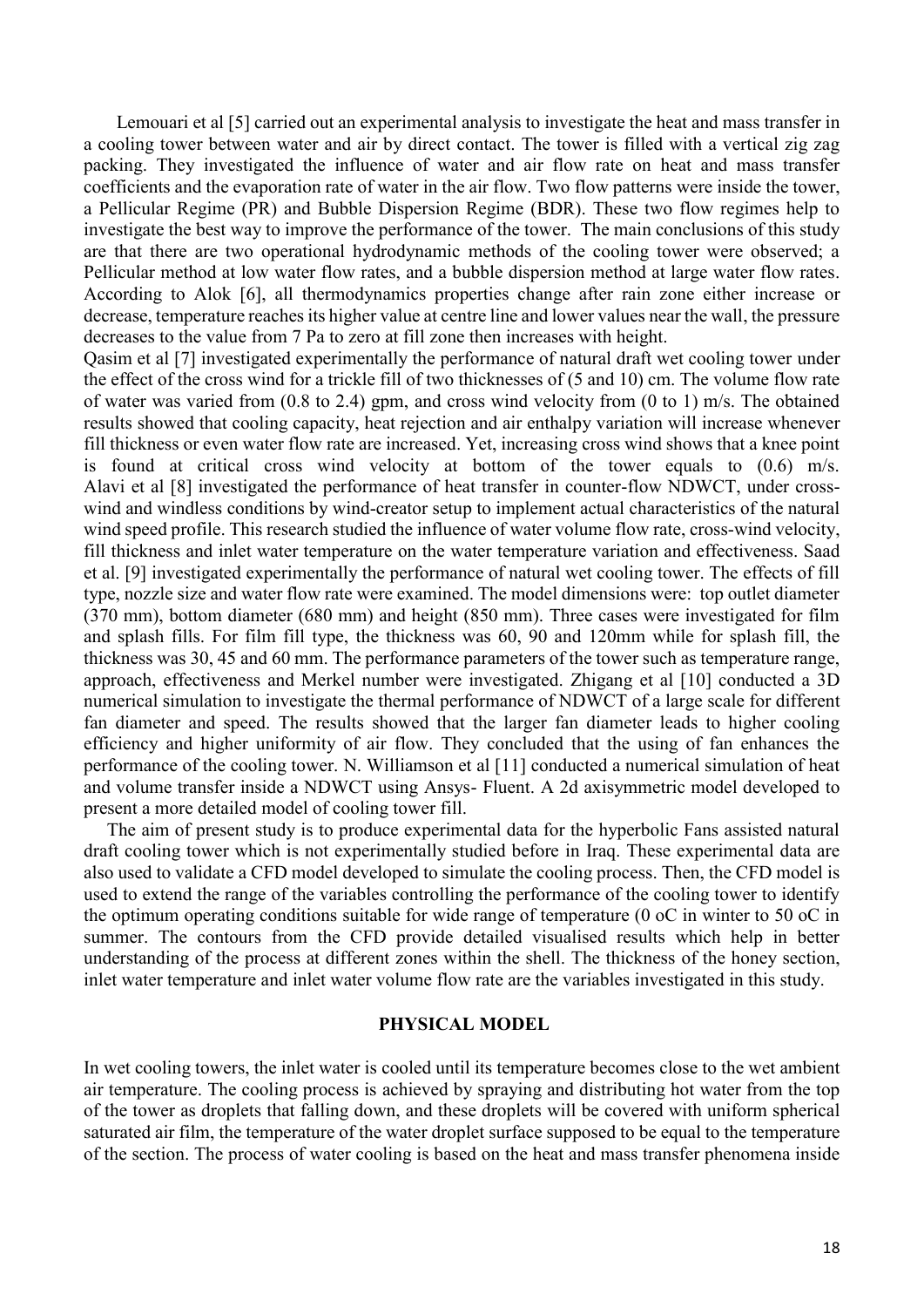the cooling tower through direct interface between water and air while a part of the water evaporates into the air

Merkel theory [12] states that the heat transfer rate at any position of the tower is proportional to the difference between the air enthalpy and the saturated air enthalpy at the water temperature at the same point in the tower. The heat transfer rate can be calculated as [13,14].

$$
q'' = h_{de}(i_{as} - i_a) \tag{1}
$$

Where h<sub>de</sub> is an empirical mass transfer coefficient which can be obtained from the experimental work and  $(i_{as} - i_a)$  is the difference between enthalpy of saturated air and dry air. The effectiveness of the cooling towers the ratio between the actual transferred energy to the optimum energy transfer. The effectiveness equation  $(\epsilon)$  is:

$$
Effectiveness\ (\epsilon) = \frac{(T_w)_{in} - (T_w)_{out}}{(T_w)_{in} - (T_{wet})_{in}} \tag{2}
$$

#### **EXPERIMENTAL SETUP**

The experiments reported in this paper were conducted with experimental setup shown in schematic diagram in Figure 1. The tower consists of the tower shell, the tower base, nozzles system, packing, water heating system, axial fans to assist air draught and the measurement equipment. The tower can be operated in two modes, a natural draft wet cooling tower (NDWCT) and forced draft wet cooling tower (FDWCT). The tower shell dimensions are: bottom base diameter = 98 cm, tower height =  $131$ cm and the upper base diameter  $= 58$  cm. The base is fabricated to be compatible with the tower shell as a circular shape (diameter = 100 cm). Eight axial fans, of power 33 W and 20 cm in diameter, are attached to the base and spaced equally. The speed of the fans was controlled by a voltage regulator. The nozzle system consists of five nozzles. The nozzles are fixed on a circular pattern and spaced equally to ensure uniform distribution of water over the fill. Plastic honey cell packing is used as a fill and this type of fills is the most common used in cooling towers. The effect of fill thickness was tested by using two fills of 10 cm and 20. Two electrical heaters, of 3000 W, fixed inside two tanks have been used to create the heating load and to ensure providing hot water in different weather conditions. To ensure a continuous flow of the hot water at constant temperature during the experiments with values of 40, 45 and 50°C. Three centrifugal pumps, of flow rate 40L/min, have been used. Two pumps for pumping the cold water from cold water tank to the Small hot tank and the third pump for pumping hot water from large water tank to the nozzles inside cooling tower. Four valves were used to control the flow of the hot and cold water. A flow meter was used to measure the flow rate of the hot water entering the tower through the nozzles system. Four thermocouples were used to measure the dry and wet bulb temperature of the air at the inlet and the outlet of the tower. Two thermocouples were used to measure the temperature of the water at the inlet and outlet. The thermocouples were calibrated with reference thermometer as shown in figure 2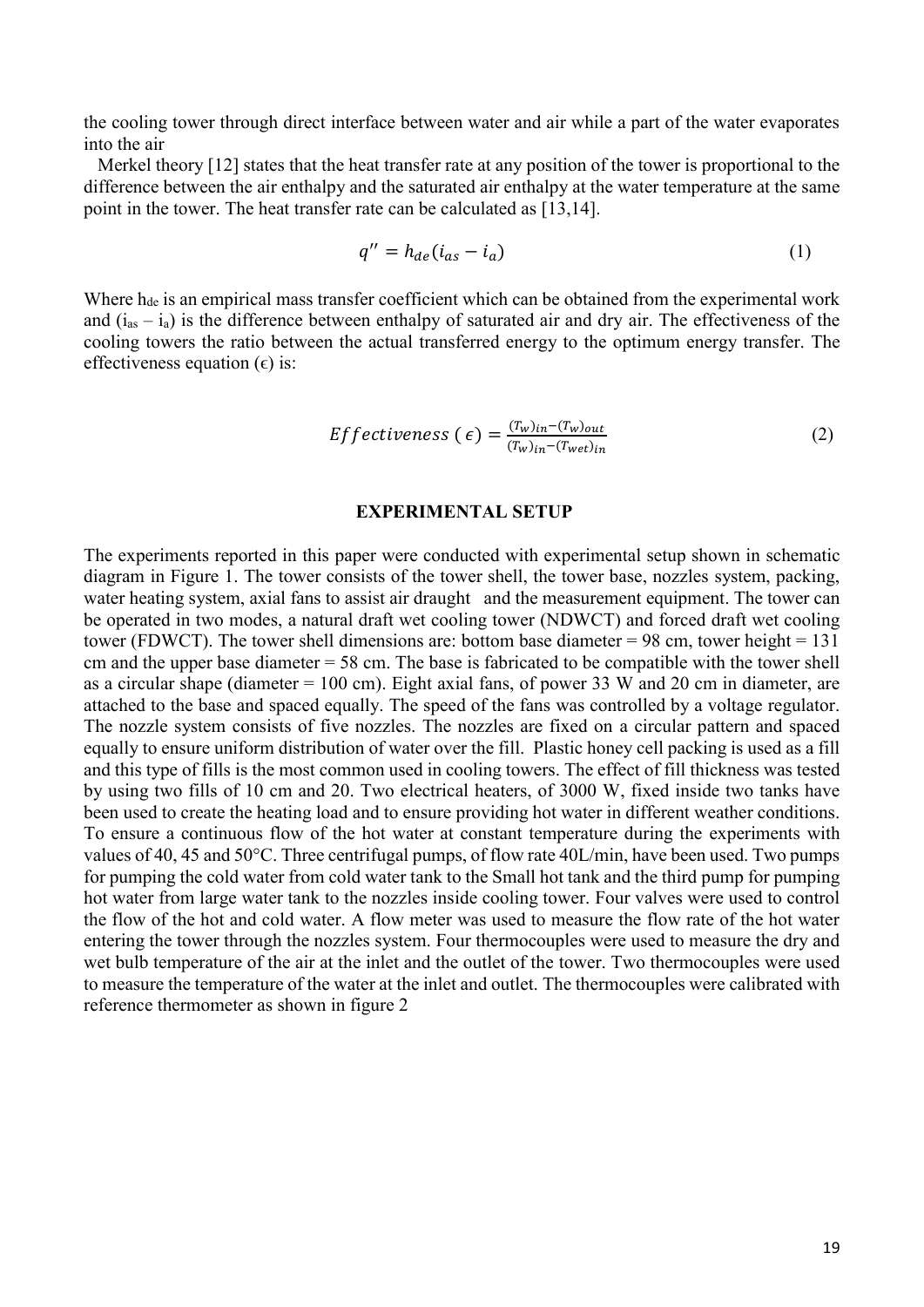

Figure 1. Schematic diagram of the experimental setup



Figure 2. Calibration curve of thermocouple

# **NUMERICAL MODEL**

Computation Fluid Dynamic was employed investigate the thermal performance of NDWCT and FDWCT tower. The commercial software ANSYS Fluent 15 was employed to develop a three dimensional steady state numerical simulation of NDWCT and FDWCT. The simulation was two phase flow. The primary phase was the gas phase. Air represented the gas phase. The secondary phase was water. the secondary phase was modelled by using discrete phase model. All the physical properties of the air and water were represented as functions of temperature [15].

Table 1 . properties of air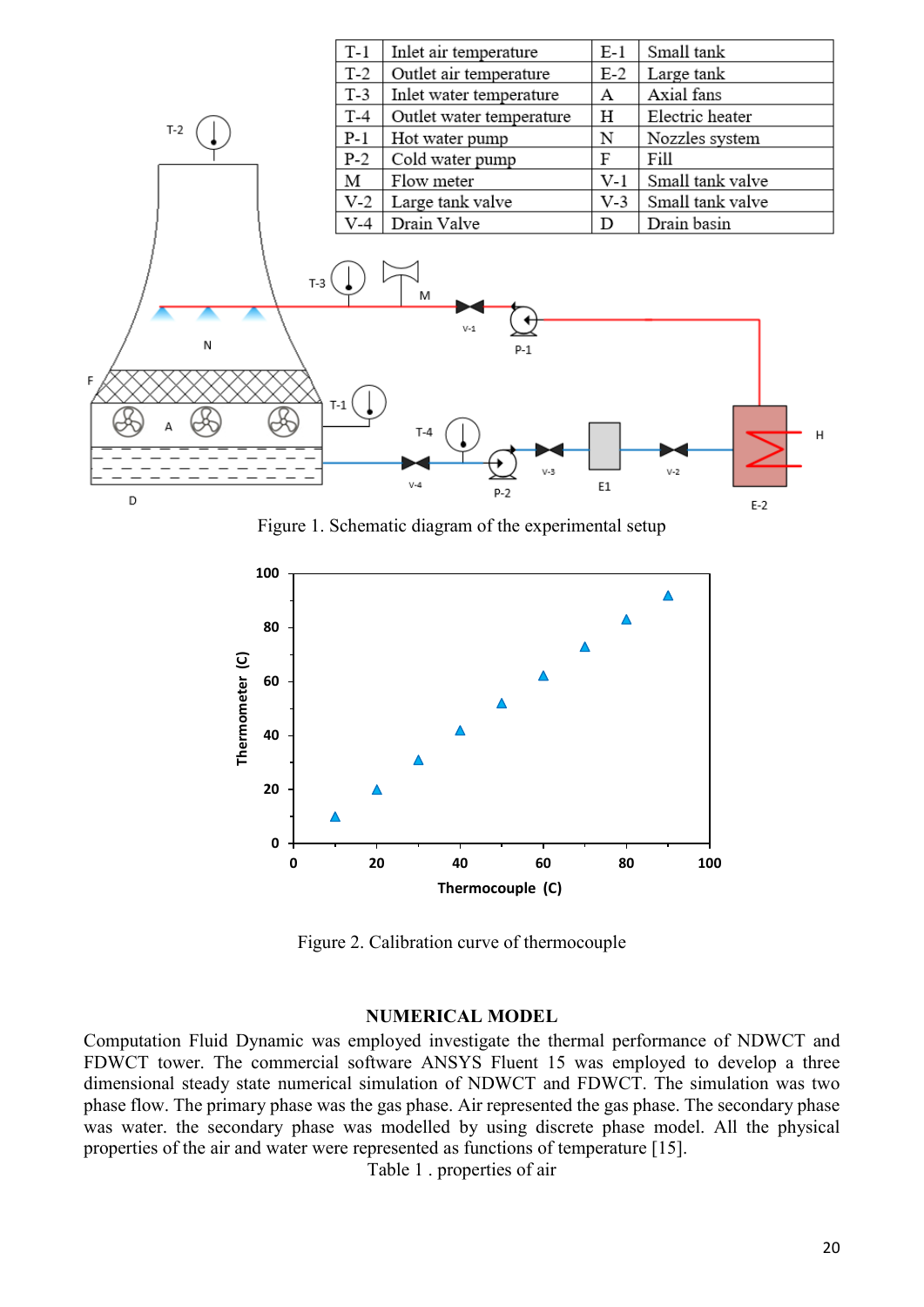| <b>Description</b>   | <b>Equations</b>                                                                     |
|----------------------|--------------------------------------------------------------------------------------|
| Density              | $\rho = 345.57 (T - 2.6884)^{-1}$ kg/m3                                              |
| Viscosity            | $\mu = 2.5914 * 10^{-15}T^3 - 1.4346 * 10^{-11}T^2 + 5.0523 * 10^{-8}T + 4.1130 *$   |
|                      | $10^{-6}$ $Ns/m^2$                                                                   |
| Specific heat        | $C_n = 1.3864 * 10^{-13}T^4 - 6.4747 * 10^{-10}T^3 + 1.0234 * 10^{-6}T^2 - 4.3282 *$ |
|                      | $10^{-4}T + 1.0613$ $kJ/kg.K$                                                        |
| Thermal conductivity | $k = 1.5797 * 10^{-17}T^5 + 9.46 * 10^{-14}T^4 + 2.2012 * 10^{-10}T^2 - 2.3758 *$    |
|                      | $10^{-7}T^2 + 1.7082 * 10^{-4}T + 7.488 * 10^{-3}$ W/m.K                             |
| Prandtl number       | $Pr = 1.0677 * 10^{-23}T^7 - 7.6511 * 10^{-20}T^6 + 1.0395 * 10^{-16}T^5 + 4.6851$   |
|                      | $*10^{-13}T^4 - 1.7698 * 10^{-9}T^3 + 2.226 * 10^{-6}T^2 - 1.1262$                   |
|                      | $* 10^{-3}T + 0.88353$                                                               |

# **Creation of Geometry**

The three-dimensional model was created and designed by SolidWorks software. The geometry has variable diameter, so it is divided into a number of two dimension planes at different heights. Then, the command loft was used to create the 3D geometry. Then, the geometry is imported to the ANSYS workbench design modeller. The geometry consists of three zones, the tower, the fill and the entrance as shown in Figure. 3. After the geometry was imported into ANSYS design modeller, the model bodies were assigned as a fluid.



Figure 3. Geometry of the domain

# **Mesh Independency**

The mesh of the model is created with ANSYS meshing tool. The flow domain was discretized into a finite set of control volumes or elements, then solving the governing equations for these elements. The accuracy of ANSYS- Fluent increases when the element size is smaller. The influence of cells number of the effectiveness is shown in Figure.4 for different volume flow rate of water. Three numbers of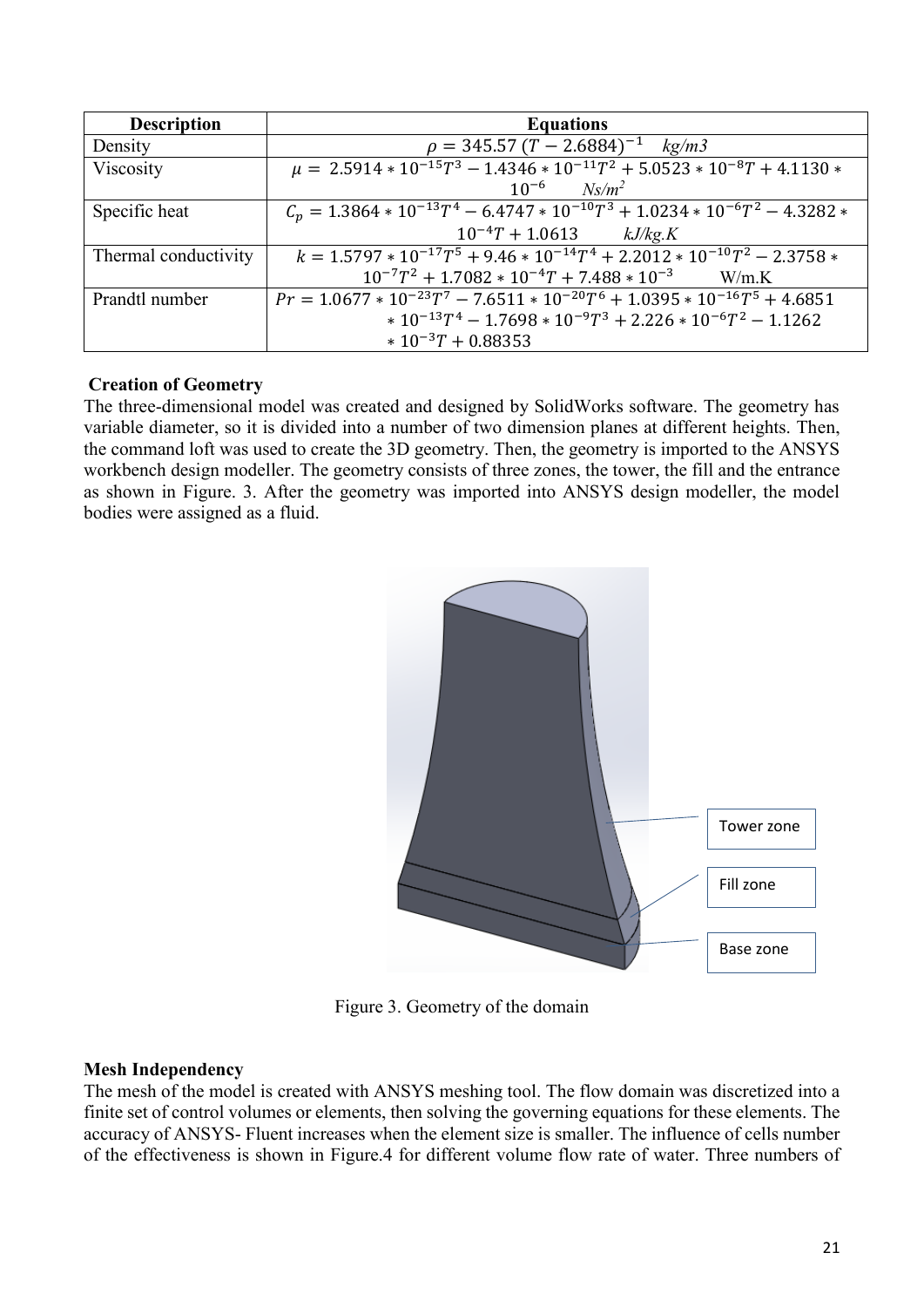element cells were tested. The results obtained from the 5425061 cells show the best agreement with those from experimental. The meshed domain is shown in Figure 5.



Figure 4. Mesh independency



Figure 5. The domain after meshing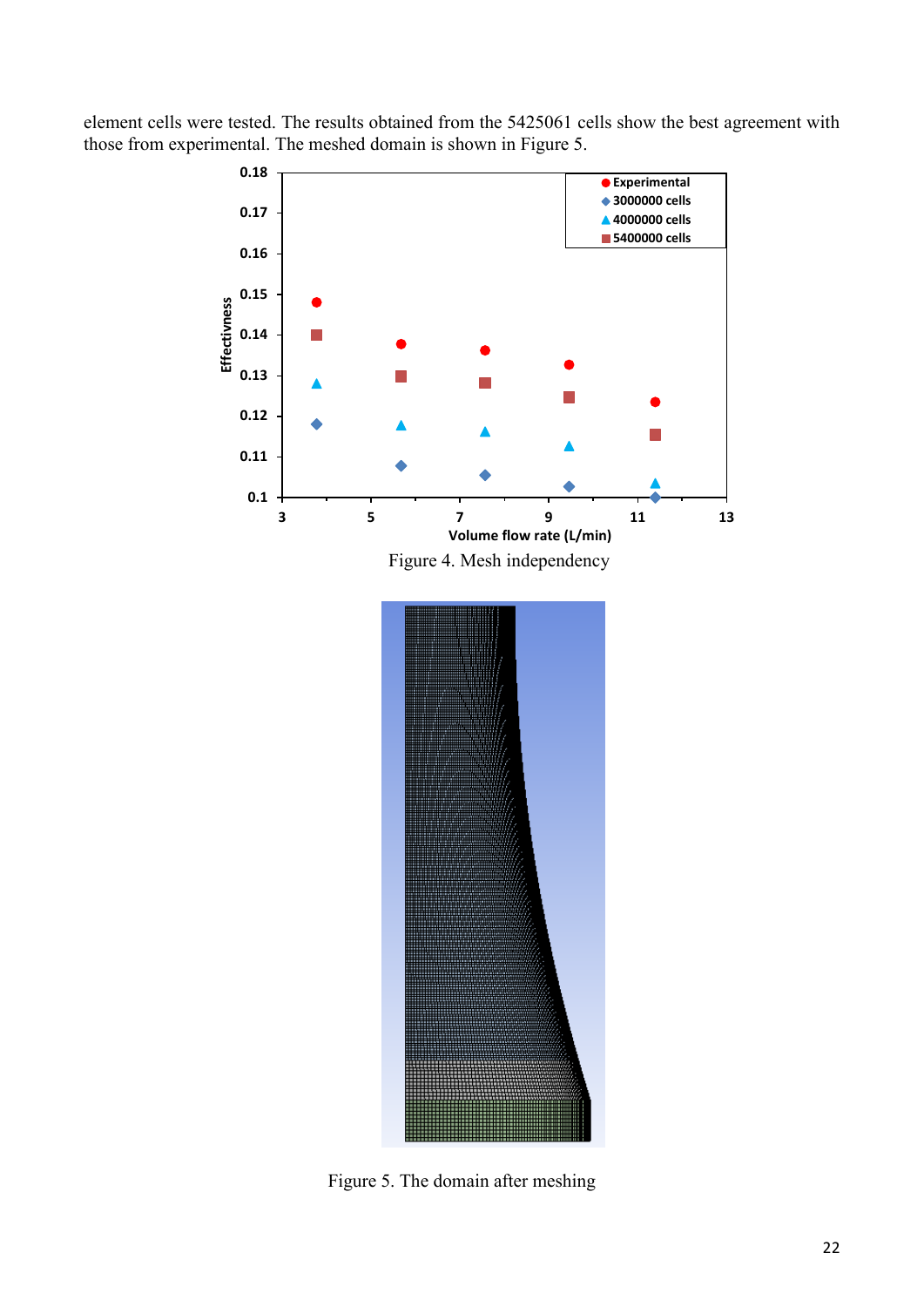#### **Governing Equations**

The conservation equations of mass, momentum and energy are used [16], [17]. The model formulated was steady state and turbulent

## *Continuity Equation*

$$
\frac{\partial u_i}{\partial x_i} = 0 \tag{3}
$$

Where  $u_i$  is the instantaneous fluid velocity.

## *Momentum Equation*

$$
\rho \frac{\partial u_i u_j}{x_j} = -\frac{\partial P}{\partial x_i} + \mu \frac{\partial}{\partial x_j} \left( \frac{\partial u_i}{\partial x_j} + \frac{\partial u_j}{\partial x_i} \right) + \rho \frac{\partial}{\partial x_j} \left( -\overline{u'_i u'_j} \right) \tag{4}
$$

## *Energy Equation*

$$
\rho c_p \frac{\partial u_i T}{\partial x_i} = \frac{\partial}{\partial x_i} \left( \lambda \frac{\partial T}{\partial x_i} - \rho \overline{u'_i T'} \right) \tag{5}
$$

Where  $\lambda$  is the thermal conductivity

# *Turbulence Model*

Realizable k-ε turbulence model is applied in the present study by considering the work of Klimanek eta al [18], They found that realizable k-ε is the most suitable model for the simulation of the flow inside the wet cooling tower

$$
\frac{\partial}{\partial t}(\rho k) + \frac{\partial}{\partial x_i}(\rho k u_i) = \frac{\partial}{\partial x_j} \left[ \left( \mu + \frac{\mu_t}{\sigma_k} \right) \frac{\partial k}{\partial x_j} \right] + G_k + G_b - \rho \varepsilon - Y_M + S_k \tag{6}
$$

$$
\frac{\partial}{\partial t}(\rho \varepsilon) + \frac{\partial}{\partial x_i}(\rho \varepsilon u_i) = \frac{\partial}{\partial x_j} \left[ \left( \mu + \frac{\mu_t}{\sigma_{\varepsilon}} \right) \frac{\partial \varepsilon}{\partial x_j} \right] + \rho C_1 S_{\varepsilon} + C_{1\varepsilon} \frac{\varepsilon}{k} C_{3\varepsilon} G_b + S_{\varepsilon} \tag{7}
$$

#### **RESULTS**

In order to assess the accuracy of the present work, comparison was made with data from literature. Figure 6 compares the experimental and numerical data with those obtained by Avari [8]. Regardless the effectiveness value for volume flow rate less than 5 L/min, The average discrepancy between of experimental and numerical data with literature is 13% and 18 % respectively.

This discrepancy can be considered as acceptable due to the complex nature of the flow inside the cooling tower. The complexity of the flow comes from the evaporation and the high level of turbulence. The compared data are of the same operational conditions.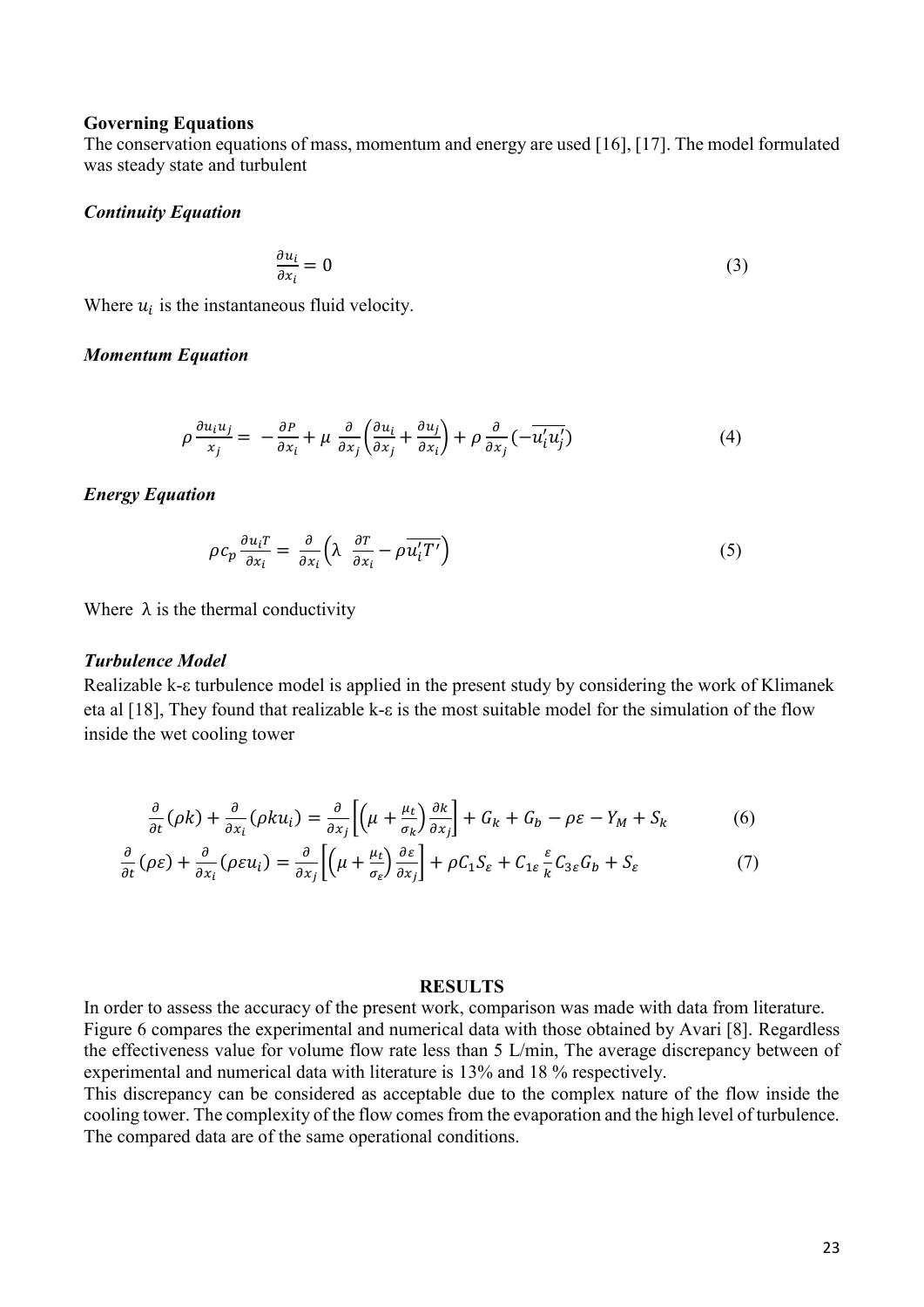

Figure 6. a comparison with data from Avari et al [8].

# **Experimental**

The influence of using assisted fans in NDWCT, different fill thicknesses, different inlet water temperatures and water volume flow rate on cooling tower effectiveness were investigated. Figure 7 and 8 show the effectiveness variation with water ass flow rate for different air wet bulb temperatures in the case of NDWCT, at fill thickness of 10 and 20 cm, respectively. When water flow rate increases the effectiveness decreases for each thicknesses. This may be attributed to the higher heating load for the same contact surface area. When fill thickness increases the effectiveness increases too. For instance, at the inlet temperature,  $(Tw)$ in = 50°C, the effectiveness enhanced by 14.3% at water flow rate 5.68 L/min. This can be attributed to the increase contact area and water residence time inside the tower.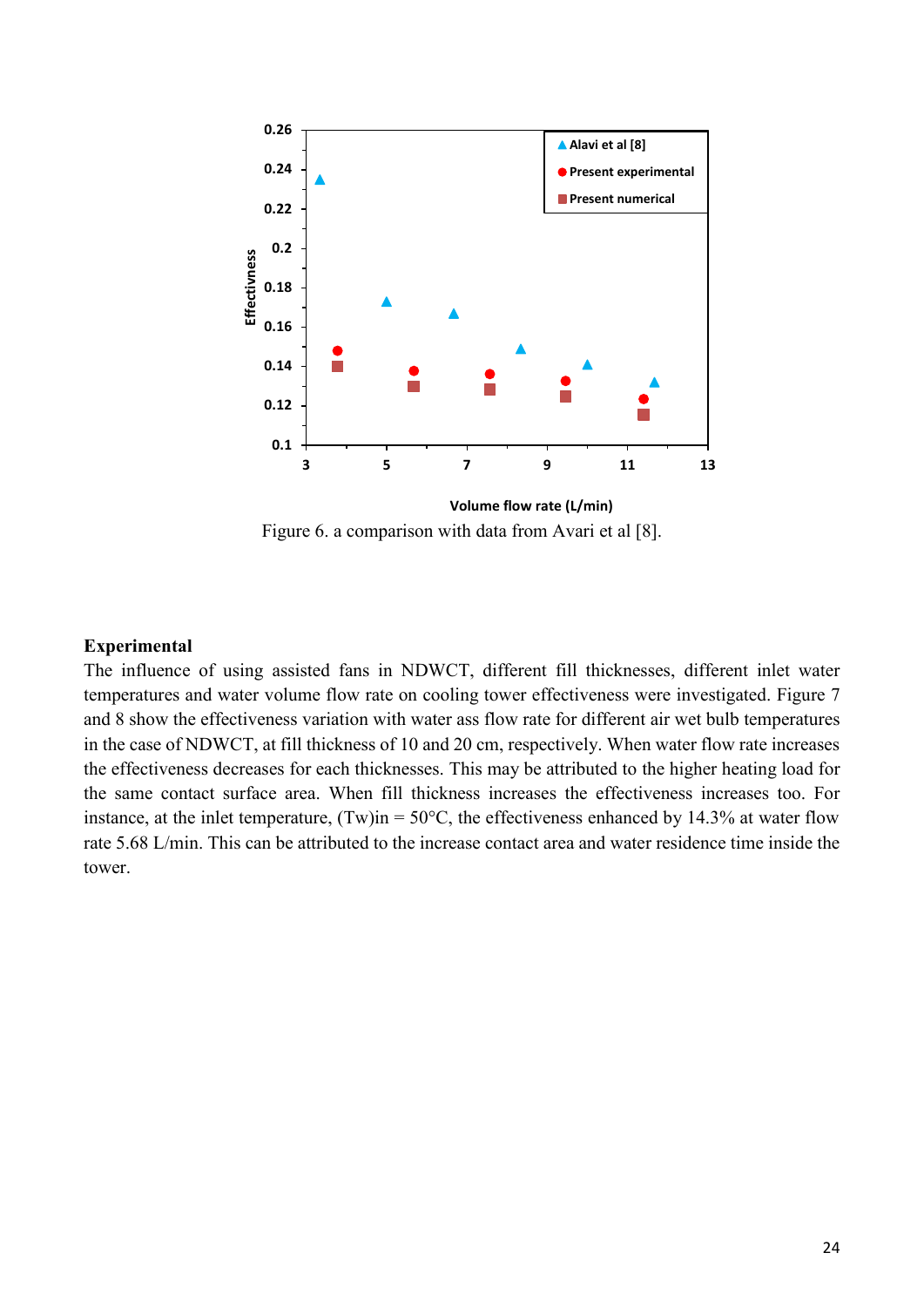

Figure 7. Effectiveness with water flow rate at (10cm) fill thickness, NDWCT.

Figure 8. Effectiveness with water flow rate at (20cm) fill thickness, NDWCT.

Figures 9 and 10 represent the effectiveness variance in the FDWCT at fill thickness of 10 and 20 cm respectively. It can be observed that, when water flow rate increases the effectiveness increases. The reason of that is effectiveness depends on the cooling range and wet bulb air temperature. The range increases with the increase of the water flow rate at constant wet bulb air temperature to 15.5°C



Figure 9. Effectiveness with water flow rate at (10cm) fill thickness, FDWCT.



Figure 10. Effectiveness with water flow rate at (20cm) fill thickness, FDWCT.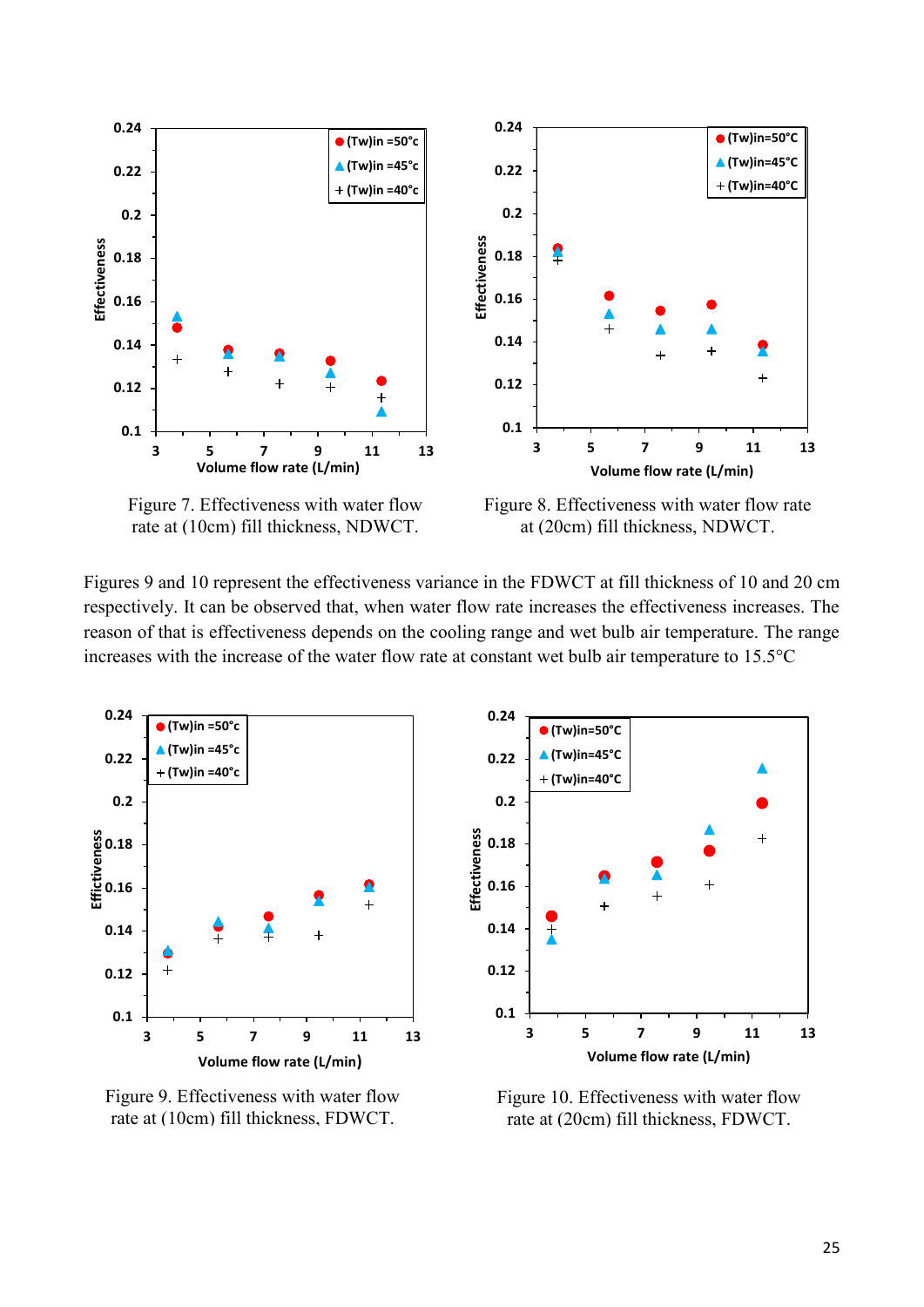# **Numerical**

Figures 11 and 12 represent the temperature contours at different planes for both case of FDWCT and NDWCT. It can be noticed that the air temperature is higher around the spraying nozzles due to heat exchange between water and air. Also, it is noticed that the temperature distribution is non uniform in case FDWCT due the increased turbulence level of incoming air



Figure 11. Air temperature contour, NDWCT, fill thickness (20cm).  $(Tw)$  in = 313K,  $(Ta)$  in = 292.6K, and (42%) inlet air relative humidity.

Figure 12. Air temperature contour, FDWCT, thickness (20cm).  $(Tw)$  in = 313K ,  $(Ta)$  in = 292.6K, and (42%) inlet air relative humidity

Figure 13 represents the relative humidity contour at different planes in case NDWCT. The relative humidity tends to decrease gradually as the air moves upward. The base cross-section shows three air zones, the first one has a very high RH of 75%, the second one has less RH of 62%, the third one has the lower RH value of 45%. Moving up to the zone between the fill and the spray zone, the crosssection shows a uniform distribution for the air RH, and this uniformity remains for the upper crosssections till the exit section due to the lower air velocity through the cooling tower. Figure 14 represents the relative humidity contour at different planes in case of FDWCT. The base cross-section has two air zones, the first one around the centre, its relative humidity about 77%, the second zone surrounded and partially overlaps with the first one, its average value is 48 % with an increase near the nozzles. This contour seems to be of non-uniform distribution because of the use of the assisted fans leads to increases the turbulence level of incoming air.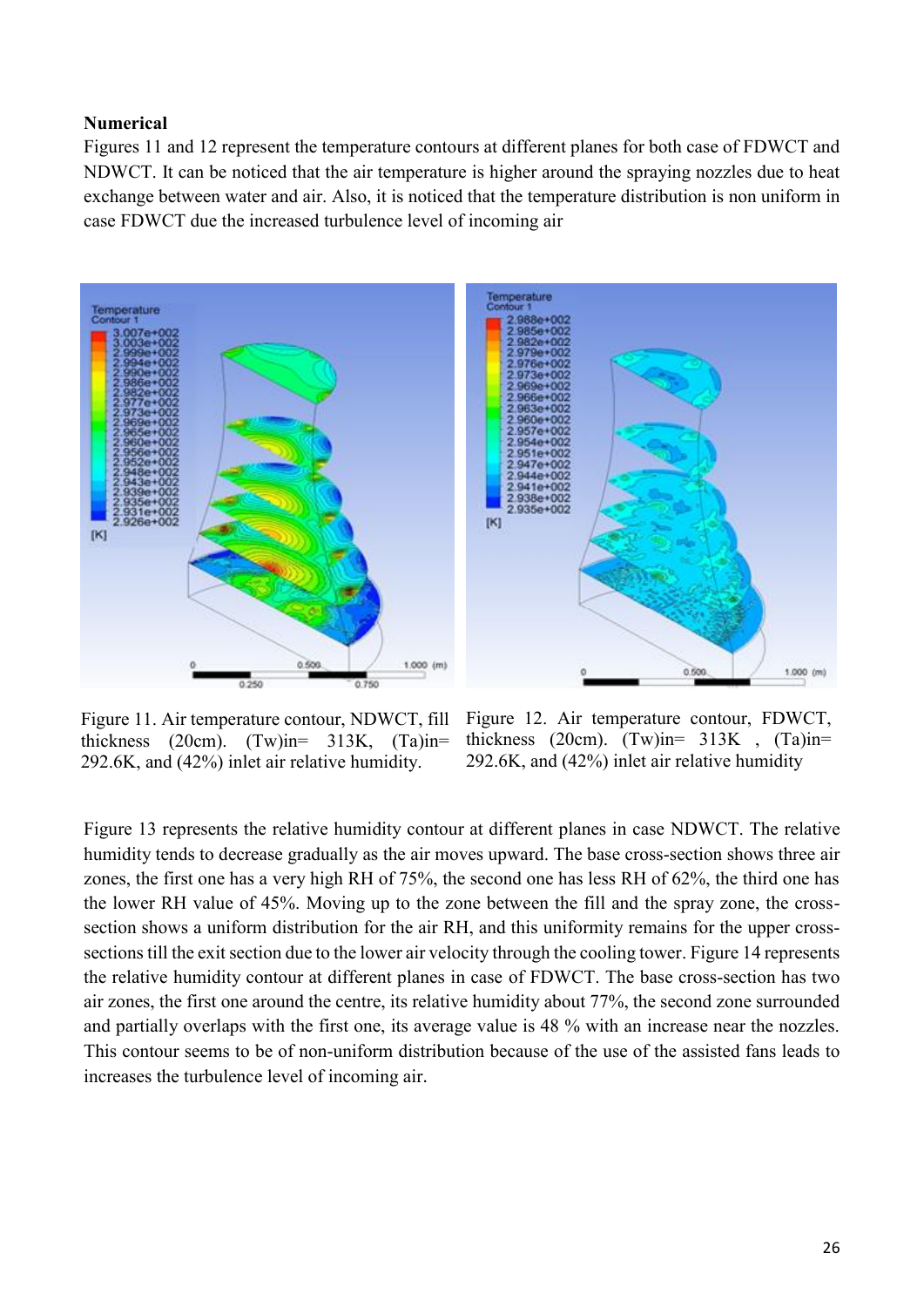

Figure 13. Relative humidity contours, without assisted fans fill thickness (20cm). (Tw)in= 313K , (Ta)in= 292.6K, and (42%) inlet air relative humidity

Figure 14. Relative humidity contours, with assisted fans fill thickness (20cm). (Tw)in= 313K, (Ta)in= 292.6K, and (42%) inlet air relative humidity

## **CONCLUSIONS**

Experimental and numerical results of NDWCT and FDWCT are presented. Effects of the fill thickness, water volume flow rate and water inlet temperature on the effectiveness of the tower were investigated. The main conclusions of this study can be summarized as:

- For NDWCT, the effectiveness at different inlet water temperatures decreases gradually as the water flow rate increases from 3.78 L/min to 11.35 L/min.
- For FDWCT, the effectiveness at different inlet water temperatures increases gradually as the water flow rate increases from 3.78 L/min to 11.35 L/min.
- For FDWCT, the effectiveness increases as water volume flow rate increases from 3.78 L/min to 11.35 L/min
- For NDWCT and FDWCT, the effectives increase for higher water inlet temperatures.
- For NDWCT and FDWCT, the effectiveness is increased by 17% and 15% as the fill thickness increase from 10 cm to 20 cm.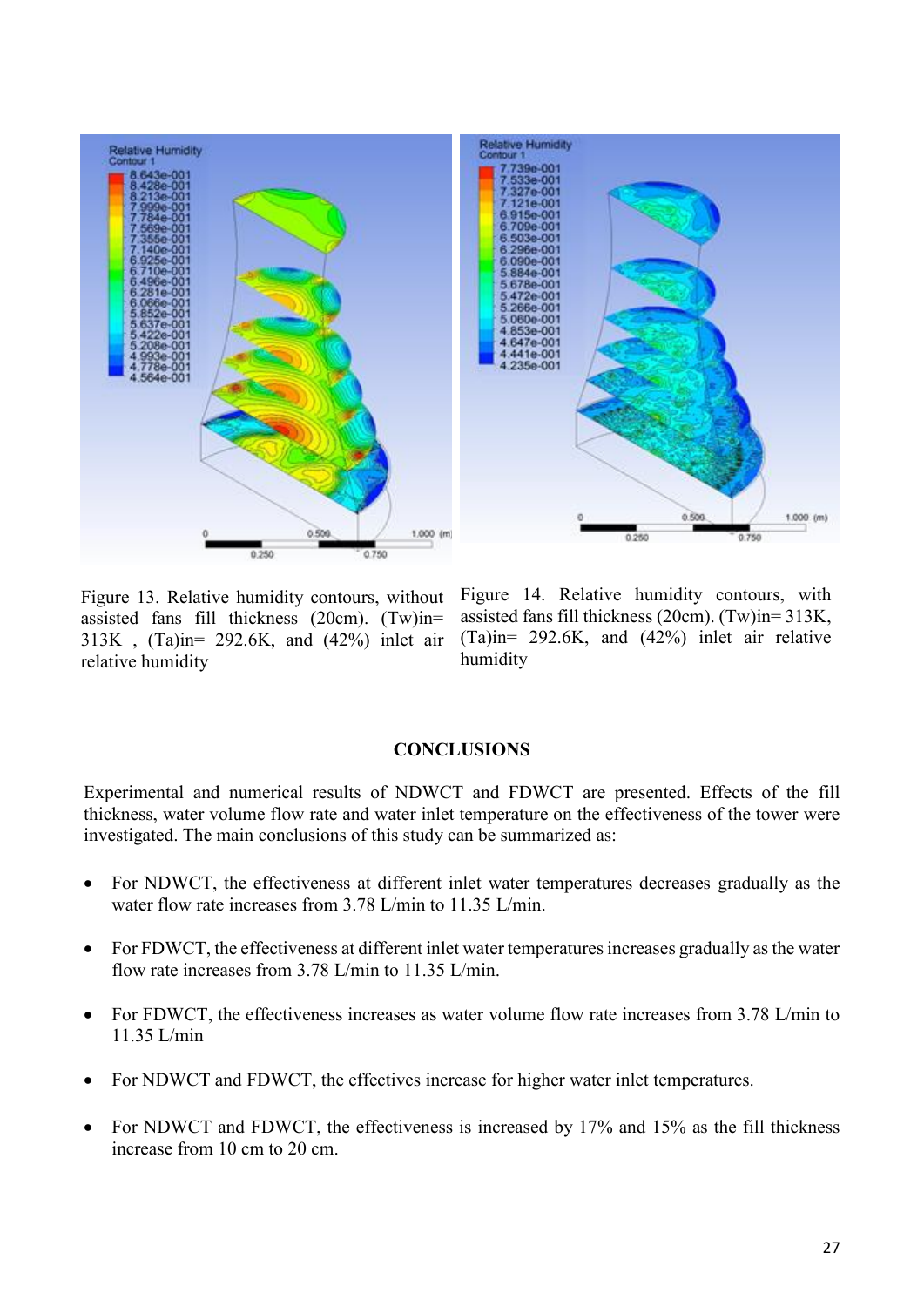- The relative humidity near the nozzles system is higher than other locations due to the higher exchange rate between air and water in this location.
- The experimental and numerical results are in good agreement with data from literature.

# **REFERENCES**

- [1] Mahdi, Qasim Saleh, and Hayder Mohammad Jaffal. Experimental Study With Using Anfis To Evaluate ThePerformance Of A Modified Closed Wet Cooling Tower. The Journal of The University of Duhok. 2017; 20(1): 416-32.
- [2] Qureshi, Bilal A., and Syed M. Zubair. A Complete Model of Wet Cooling Towers with Fouling in Fills.Applied Thermal Engineering. 2006; 26(16): 1982-989.
- [3] ASHRAE Handbook: Heating, Ventilating, and Air-conditioning Systems and Equipment. Atlanta, GA: ASHRAE, 2008.
- [4] Hamon. Fan Assisted Natural Cooling Tower'' .Retrieved from https//www.hamon.com/wetcooling –towers/fan-assisted-natural draft /; March,2019
- [5] Lemouari, M., M. Boumaza, and A. Kaabi. Experimental Analysis of Heat and Mass Transfer Phenomena in a Direct Contact Evaporative Cooling Tower. Energy Conversion and Management. 2009; 50(6): 1610-617.
- [6] Singh, Alok, and S P S Rajput.Application of CFD in Natural Draft Wet Cooling Tower Flow. International Journal of Engineering Research2012; 2(1): 1050-056.
- [7] Qasim S. Mahdi and Muwafaq R. Al-Hachami. Experimental Analyses for NDWCT Performance Using Trickle Fill Under the Effect of Cross Wind. International Journal of Scientific Research And Education. 2015 ; 3(3) : 2969-2977.
- [8] Alavi, Seyed Rashid, and Mehdi Rahmati. Experimental Investigation on Thermal Performance of Natural Draft Wet Cooling Towers Employing an Innovative Wind-creator Setup.Energy Conversion and Management. 2016; 122: 504-514.
- [9] Saad M. Saleh, Qasim S. Mahdi and Basima S. Khalaf. .Investigation of Natural Draft Cooling Tower Performance Using Neural Network. International Congress on Energy Efficiency and Energy Related Materials. 2014; 155: 113.
- [10] Zhigang Dang, Zhengqing Zhang, Ming Gao and Suoying He. Numerical simulation of thermal performance for super large-scale wet cooling tower equipped with an axial fan. International Journal of Heat and Mass Transfer. 2019; 135:220–234.